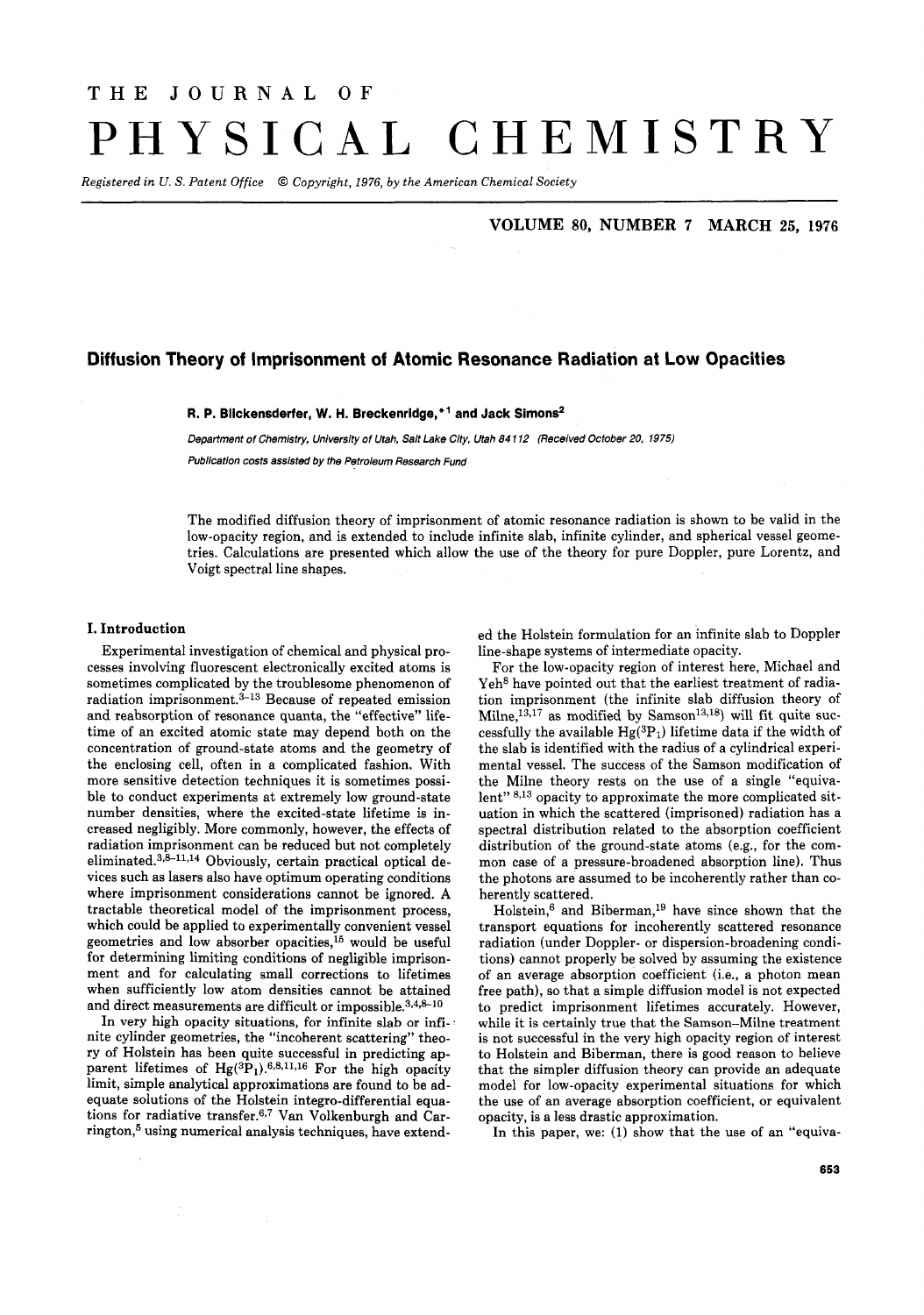lent" opacity is valid in the limit of low absorber opacities, for a variety of line shapes, and therefore justify the use of the Samson-Milne diffusion theory as a very good approximation under such conditions; *(2)* extend the radiation diffusion theory to the geometries of sphere and of infinite cylinder, which may be better approximations to certain experimental vessels than the infinite slab; and **(3)** calculate equivalent opacities in the low-opacity regime for the following line shapes: (i) pure Doppler broadening, (ii) pure Lorentz (pressure) broadening, and (iii) Voigt broadening (Doppler, Lorentz, and Heisenberg (natural) broadening).

#### **11.** *The* **Diffusion Model**

We first treat an idealized two-level atomic system in a cell under the influence of a weak external source of resonance radiation. The system has a concentration  $(n)$  of ground-state atoms of a certain element and a concentration  $(n^*)$  of atoms in a particular excited state, with  $n^* \ll$ n. The absorption coefficient for ground-state atoms and the spectral distribution of fluorescent radiation from the excited-state atoms are assumed to be constant and nonzero over a narrow range of frequencies which is common to both.

The modified diffusion equation as first derived by  $Milne<sup>13,17</sup>$  may be written

$$
\nabla^2 \left( n^* + \tau \frac{\partial n^*}{\partial t} \right) = 4k^2 \tau \frac{\partial n^*}{\partial t} \tag{1}
$$

where (i)  $\nabla^2$  is the Laplacian in a coordinate system appropriate to the experimental cell geometry, (ii)  $\tau$  is the natural radiative lifetime of the excited state, and (iii) *k* is the absorption coefficient (in  $cm^{-1}$ ) and is directly proportional to n. The dimensionless product of *h* and an appropriate length characteristic of the vessel is often called the "opacity" or "optical depth" of the system.

Equation 1 can be solved easily for three geometries which may be useful approximations to common experimental cell configurations.

Infinite *Slab* Geometry. If the external radiation source is turned off at  $t = 0$ , there is zero inward radiation flux  $(I^-)$  at the cell boundary for times  $t > 0$ . As shown by Milne this boundary condition, when applied to an infinite slab of thickness  $l$ , may be expressed as follows:

$$
I^{-} (x = l) \propto \left( n^{*} + \tau \frac{\partial n^{*}}{\partial t} \right) + \frac{1}{2k} \frac{\partial}{\partial x} \left( n^{*} + \tau \frac{\partial n^{*}}{\partial t} \right) = 0 \quad (2)
$$

After solving eq 1 in rectangular coordinates (which are appropriate to the slab geometry) and then applying the boundary condition (eq *21,* one finds for the ratio of the socalled "imprisoned" lifetime  $\tau_1$  to the natural lifetime  $\tau$ :

$$
\tau_1/\tau = 1 + (kl/y_1)^2 \tag{3}
$$

where  $y_1$  is the first root of

$$
\tan y = kl/y \tag{4}
$$

The excited state decay is actually described by a series of exponential terms  $e^{-t/\tau_m}$  including all possible roots of eq 4, where  $\tau_m$  is the decay time of the mth mode corresponding to the mth root. It is customary to retain only the first term  $e^{-t/\tau_1}$ , although, as we show later, higher terms may contribute significantly at short times following the initial cutoff of the external radiation source.

Infinite Cylinder Geometry. To solve eq 1 for an infinite cylinder of radius  $R$  under conditions of uniform external radiation, the angular and axial terms of the Laplacian may

be ignored since these coordinates will not contribute to net decay. Equation 1 thus may be written

$$
\frac{1}{r}\frac{\partial}{\partial r}\left(r\frac{\partial}{\partial r}\right)\left(n^* + \tau\frac{\partial n^*}{\partial t}\right) = 4k^2\tau\frac{\partial n^*}{\partial t} \tag{5}
$$

The associated boundary condition expressing the absence of inward light flux for  $t > 0$  is

$$
I^-(r=R) \propto \left(n^* + \tau \frac{\partial n^*}{\partial t}\right) + \frac{1}{2k} \frac{\partial}{\partial r} \left(n^* + \tau \frac{\partial n^*}{\partial t}\right) = 0 \quad (6)
$$

If we assume that  $n(r,t) = F(r) \cdot g(t)$ , the variables may be readily separated to give

$$
\frac{d^2F}{dr^2} + \frac{1dF}{rdr} + \lambda^2 F = 0 \tag{7}
$$

and

$$
(\lambda^2 + 4k^2)\tau \frac{\mathrm{d}g}{\mathrm{d}t} + \lambda^2 g = 0
$$
 (8)

where  $\lambda^2$  is the separation constant.  $\lambda$  may be eliminated from the radial eq 7 by substituting  $x = \lambda r$ :

$$
\frac{\mathrm{d}^2 \mathrm{F}}{\mathrm{d} x^2} + \frac{1}{x} \frac{\mathrm{d} \mathrm{F}}{\mathrm{d} x} + \mathrm{F} = 0
$$

The solution of this equation is the zero-order Bessel function  $J_0(x)$ . The time dependence of  $n^*$  is obtained from the solution of eq 8

$$
g(t) = \exp\left[-\left(\frac{\lambda^2}{\lambda^2 + 4k^2}\right)\frac{t}{\tau}\right]
$$

The boundary condition (eq 6) restricts  $\lambda$  to values satisfying

$$
\lambda_m R J_1(\lambda_m R) - 2kR J_0(\lambda_m R) = 0 \tag{9}
$$

which follows directly upon substituting the general solution

$$
n^{*}(r,t) = \sum_{m=1}^{\infty} A_m J_0(\lambda_m r) e^{-t/\tau_m}
$$
 (10)

into eq 6 and making use of the relation  $J_0'(x) = -J_1(x)$ . The decay times  $\tau_m$  in the expansion are given by

$$
\tau_m = \tau \left( 1 + 4 \frac{k^2}{\lambda_m^2} \right) = \tau \left[ 1 + 4 \left( \frac{kR}{x_m} \right)^2 \right] \tag{11}
$$

where  $x_m = \lambda_m R$  is the mth root of x  $J_1(x) - 2kRJ_0(x) =$ 0.<sup>20</sup> The amplitudes  ${A_m}$  are determined by the distribution of excited atoms in the cell at  $t = 0$  (see Appendix).

As in the case of infinite slab geometry, a series of decay modes is obtained (see Appendix). For low opacities the first decay mode  $e^{-t/\tau_1}$  will describe the decay adequately for times sufficiently long after cutoff. The lifetime  $\tau_1$  may be calculated for different opacities using eq 11 with  $m = 1$ . Figure 1 presents curves (solid lines) of  $\tau_1/\tau$  vs. opacity (kl or  $kR$ ) for infinite slab and infinite cylinder geometry.

The near equivalence at low opacities of an infinite cylinder with radius R to an infinite slab with thickness  $l = R$  is striking and provides theoretical justification for the observations of Michael and Yeh,<sup>8</sup> and for the imprisonment treatment used by Breckenridge and coworkers.<sup>3</sup>

Spherical Geometry. To solve eq 1 for a spherical vessel, angular terms in the spherical Laplacian may be neglected, so that eq 1 assumes the form

$$
\frac{1}{r^2}\frac{\partial}{\partial r}\left(r^2\frac{\partial}{\partial r}\right)\left(n^* + \tau\frac{\partial n^*}{\partial t}\right) = 4k^2\,\tau\frac{\partial n^*}{\partial t}
$$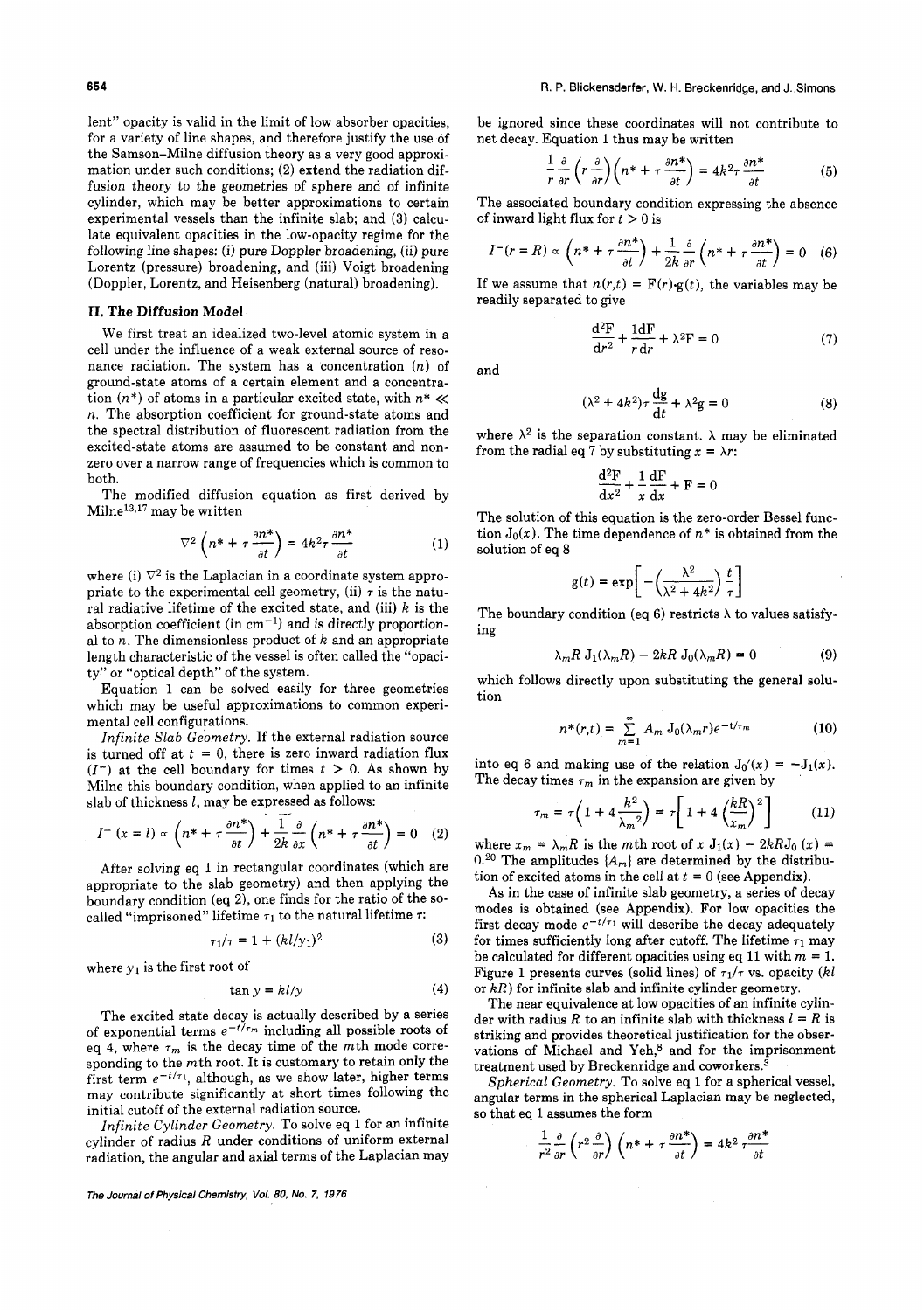

**Figure 1.** Plots (solid lines) of the "imprisonment" lifetime  $\tau_1$  relative to the natural lifetime  $\tau$ , as a function of equivalent opacity  $\vec{k}$ *(kR)* for infinite slab and infinite cylinder vessel geometry. (See text.) Data points are experimental measurements of  $Hg(^3P_1)$  lifetimes (see text for explanation): *(0)* ref **21; (A)** ref **9;** (0) ref **8;** (+) ref **10.** 

Separation of variables  $(n^*(r,t) = G(r) \cdot f(t))$  leads to a radial equation

$$
\frac{\mathrm{d}^2\mathrm{G}}{\mathrm{d}r^2} + \frac{2}{r}\frac{\mathrm{d}\mathrm{G}}{\mathrm{d}r} + \lambda^2\mathrm{G} = 0\tag{12}
$$

The associated time equation is identical with eq 8 obtained for an infinite cylinder. Equation 12 may be solved by first making the substitution  $u(r) = r^{1/2}G(r)$ . After some rearrangement the following equation is obtained: **0.8 2.020 2.153 1.725** 

$$
\frac{d^2u}{dr^2} + \frac{1}{r}\frac{du}{dr} + \left(\lambda^2 - \frac{1}{2r^2}\right)u = 0
$$

with  $x = \lambda r$  this simplifies to

$$
x^{2} \frac{d^{2}u}{dx^{2}} + x \frac{du}{dx} + (x^{2} - \frac{1}{4})u = 0
$$

which is the differential equation obeyed by the half-integer Bessel function  $J_{1/2}(x)$ . Thus  $u(r) = J_{1/2}(\lambda r)$  and  $G(r) =$  $r^{-1/2}u(r) = r^{-1/2}J_{1/2}(\lambda r) \equiv j_0(\lambda r)$ , where j<sub>0</sub> is the zero-order spherical Bessel function. The general solution is therefore  $n^*(r,t) = \sum_{m=1}^{\infty} A_m$  j<sub>0</sub>  $(\lambda_m r) e^{-t/\tau_m}$  which is identical in form with eq **10** for an infinite cylinder.

The condition of zero inward radiation flux on the surface  $(r = R)$  of the sphere leads to the equivalent of eq 9 with  $J_1$  and  $J_0$  replaced by  $j_1$  and  $j_0$ , respectively. The first zero of this modification of eq 9 was found by means of a Newton-Raphson iteration routine and then used in eq **11**  to calculate imprisonment factors  $\tau_1/\tau$  for spherical geometry (shown in Figure **2,** solid line).

Selected values of  $\tau_1/\tau$  for infinite slab, infinite cylinder, and sphere are given in Table I.

*The* Approach *to* Steady State. Experimental measurements are often made under "steady-state" conditions, where the rate of formation of excited state atoms by absorption of external resonance radiation is equal to the rate of disappearance of the excited atoms (via fluorescence or collisional quenching). In this section we investigate the effect of radiation imprisonment on the approach to the steady state when the external source of radiation is turned on at  $t = 0$ . We treat, as an example, the case of an infinite cylindrical vessel irradiated with a surrounding coaxial light source. The basic rate equation is



**Figure 2.** Plots (solid lines) of the "imprisonment" lifetime  $\tau_1$  relative to the natural lifetime *r,* as a function of equivalent opacity *kR*  for spherical vessel geometry. (See text.) Data points are experi-<br>mental measurements of  $Hg(^{3}P_{1})$  lifetimes (see text for explanation): *(0)* ref **21; (A)** ref **9;** (0) ref **8.** 

**TABLE I:** Calculated Imprisonment Lifetimes *r, /r* as a Function of Opacity For Different Vessel Geometries

 $\overline{r}$  *I<sub>T</sub>* 

|                                                                                               |                                  |                  | $\cdots$             |               |  |
|-----------------------------------------------------------------------------------------------|----------------------------------|------------------|----------------------|---------------|--|
| ariables $(n^*(r,t) = G(r) \cdot f(t))$ leads to a radi-                                      | Opacity<br>$(kl \text{ or } kR)$ | Infinite<br>slab | Infinite<br>cylinder | <b>Sphere</b> |  |
|                                                                                               | 0.1                              | 1.103            | 1.105                | 1,069         |  |
| $\frac{d^2G}{dr^2} + \frac{2}{r}\frac{dG}{dr} + \lambda^2 G = 0$<br>(12)                      | 0.2                              | 1.214            | 1.220                | 1.144         |  |
|                                                                                               | 0.3                              | 1.331            | 1.347                | 1.225         |  |
| time equation is identical with eq 8 ob-                                                      | 0.4                              | 1.458            | 1.485                | 1.312         |  |
| ifinite cylinder. Equation 12 may be solved                                                   | 0.5                              | 1.586            | 1.634                | 1.405         |  |
|                                                                                               | 0.6                              | 1.725            | 1.790                | 1.505         |  |
| the substitution $u(r) = r^{1/2}G(r)$ . After some                                            | 0.7                              | 1.870            | 1.962                | 1,612         |  |
| the following equation is obtained:                                                           | 0.8                              | 2.020            | 2.153                | 1.725         |  |
|                                                                                               | 0.9                              | 2.183            | 2.343                | 1.845         |  |
| $\frac{d^2u}{dr^2} + \frac{1}{r}\frac{du}{dr} + \left(\lambda^2 - \frac{1}{2r^2}\right)u = 0$ | 1,0                              | 2.355            | 2.562                | 1.972         |  |
|                                                                                               | 1.1                              | 2.526            | 2.774                | 2.106         |  |
|                                                                                               | $1.2\,$                          | 2.708            | 3.017                | 2.249         |  |
| s simplifies to                                                                               | 1.3                              | 2.898            | 3.265                | 2.397         |  |
|                                                                                               | 1.4                              | 3.096            | 3.502                | 2.554         |  |
| $x^2 \frac{d^2 u}{dx^2} + x \frac{du}{dx} + (x^2 - \frac{1}{4})u = 0$                         | 1.5                              | 3.304            | 3.775                | 2.718         |  |
|                                                                                               | 1.6                              | 3.519            | 4.058                | 2.890         |  |
| fferential equation obeyed by the half-inte-                                                  | 1.7                              | 3.737            | 4.353                | 3.070         |  |
| tion $J_{1/2}(x)$ . Thus $u(r) = J_{1/2}(\lambda r)$ and $G(r) =$                             | 1.8                              | 3.966            | 4.667                | 3.257         |  |
|                                                                                               | 1.9                              | 4.201            | 4.998                | 3,452         |  |
| $^{2}J_{1/2}(\lambda r) \equiv j_0(\lambda r)$ , where j <sub>0</sub> is the zero-order       | $2.0\,$                          | 4.470            | 5.340                | 3.655         |  |
| $\mathbf{1}$ function. The general colution is thoughout                                      |                                  |                  |                      |               |  |

$$
dn^* / dt = K - \beta n^* - k_{\mathbf{Q}}[Q]n^* \qquad (13)
$$

where (i) *K* is the rate of absorption of external radiation (in photons per second per unit volume), and of course is a function of n; (ii)  $k_{\mathbf{Q}}$  is the bimolecular rate constant for the quenching of  $n^*$  by an added gas Q; (iii) [Q] is the concentration of Q; (iv)  $\beta$  is a composite of the decay modes discussed above and in the Appendix, and may be found by taking the first time derivative of  $n^*$  (i.e., as given in eq 10):

$$
\beta = \frac{\sum (A_m/\tau_m) J_0 \left(\lambda_m r \right) e^{-t/\tau_m}}{n^*} \tag{14}
$$

In the limit of very long times  $(t > 10\tau)$ ,  $\beta$  reduces to  $1/\tau_1$ and single mode behavior will be observed.

. symmetry of the cell and the surrounding coaxial source, The lifetimes  $\tau_m$  found in the previous section for a pulsed decay experiment are equally valid in the description of a steady-state experiment. Due to the cylindrical the distribution of excited atoms within the cell **is** symmetric for all times *t.* This is in marked contrast to the infinite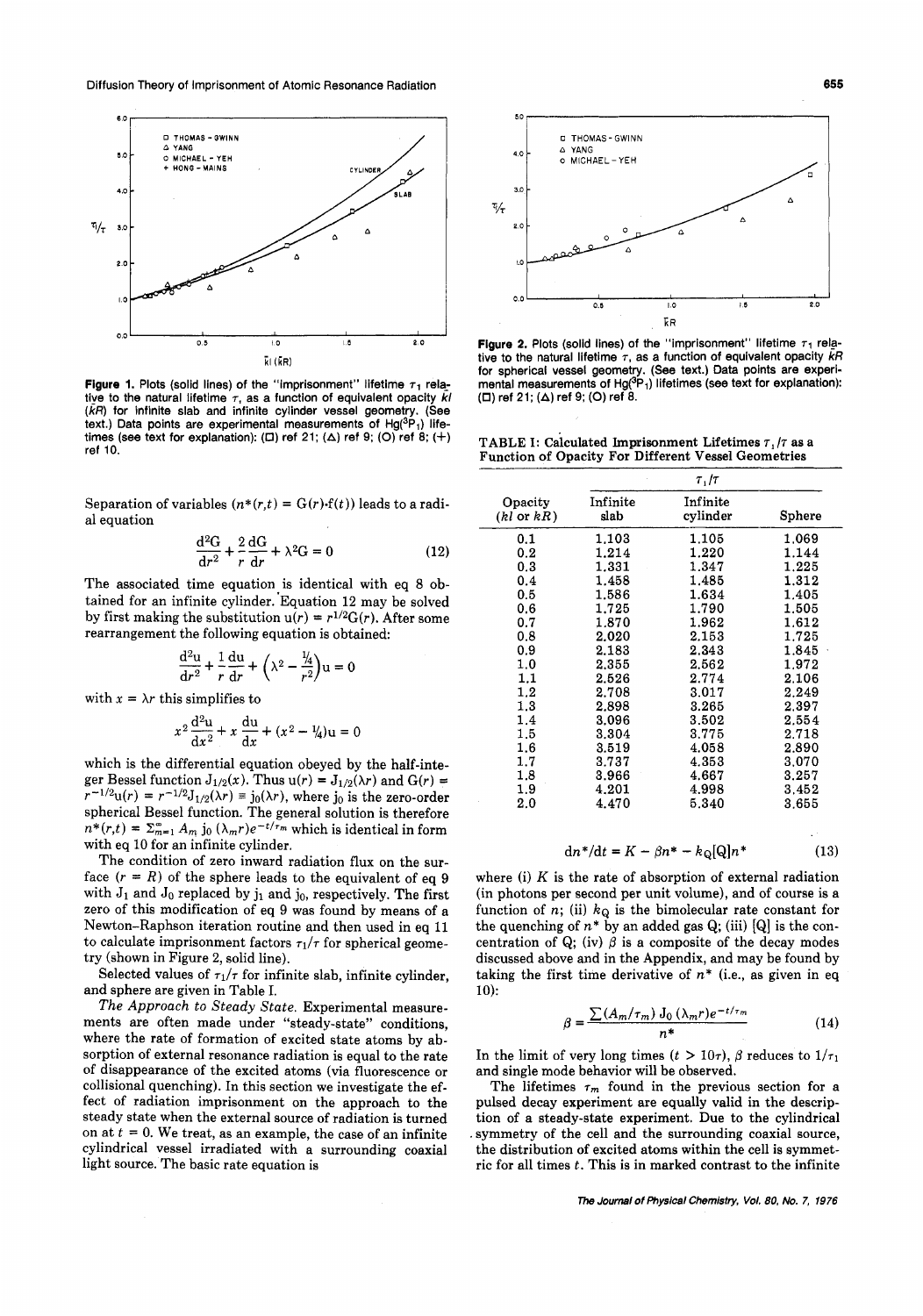slab case when only one side is illuminated. As shown by Van Volkenburgh and Carrington<sup>5</sup> the resulting asymmetric distribution of excited atoms gives rise to imprisonment factors which not only depend on viewing location but also are different for pulsed and steady-state experiments.

The approach to steady state is therefore provided by the solution of eq 13

$$
n^* = \frac{K}{(\beta + k_{\mathbf{Q}}[\mathbf{Q}])} \left[ 1 - e^{-t(\beta + k_{\mathbf{Q}}[\mathbf{Q}])} \right] \tag{15}
$$

For short times  $(t < \tau$ , also depending on the opacity; see Appendix), the rise of  $n^*$  is not a true exponential, since  $\beta$ itself is a function of *t.* For times sufficiently long that the first mode predominates:

$$
n^* = \frac{K}{(1/\tau_1 + k_{\mathbf{Q}}[{\mathbf{Q}}])} \left[ 1 - e^{-t((1/\tau_1) + k_{\mathbf{Q}}[{\mathbf{Q}}])} \right]
$$

indicating true exponential behavior. When  $t = \infty$  (the steady state):

$$
\frac{K}{n^*} = \frac{1}{\tau_1} + k_{\mathbf{Q}}[\mathbf{Q}] \tag{16}
$$

which is of the familiar Stern-Volmer form. Thus Stern-Volmer quenching measurements at low opacity can be corrected for radiation imprisonment simply by substituting the lowest mode lifetime  $\tau_1$  for the natural lifetime  $\tau$ .

In addition to the surrounding coaxial light source, two other common experimental arrangements need to be considered: (1) excitation from a source placed at one end of a long cylindrical cell. In this case the distribution will be axially symmetric if the excitation beam is coaxial with the cell. Hence eq 14 and 15 are valid; (2) excitation lamp placed alongside the cell and parallel to it. This clearly leads to an asymmetric distribution. A special solution of eq 12 for this case is required and will lead to a new set of decay times  $\tau_m$ .

## **111. The Use of Equivalent Opacity in the Diffusion Model**

The idealized "step-function" atomic absorption and emission line shape adopted in the previous section is of course not observed in nature. For the usual situation at low total pressures, for example, the line-shape spectral function is determined by Doppler broadening13 and is Gaussian:

$$
k_{\nu}/k_0 = \mathbf{F}(\omega) = e^{-\omega^2} \tag{17}
$$

where  $k_{\nu}$  is the absorption coefficient at any frequency  $\nu$ ;  $k_0$ is the absorption coefficient at the Doppler line center:

$$
k_0 = \frac{(\ln 2)^{1/2} \lambda_0^2 g_2 n}{4(\Delta \nu_{\rm D}) \pi^{3/2} g_1 \tau}
$$

where  $g_2$  and  $g_1$  are the statistical weights of the upper and lower states, respectively,  $\lambda_0$  is the wavelength at the center of the atomic line, and

$$
\Delta \nu_{\rm D} = \left(\frac{2\nu_0}{c}\right) \left(\frac{2RT \ln 2}{M}\right)^{1/2}
$$

where  $c$  is the velocity of light,  $R$  is the gas constant,  $T$  is the absolute temperature, and *M* the atomic weight; and *w*  is a convenient frequency variable defined in terms of the Doppler breadth:

$$
\omega = \left[\frac{2(\nu - \nu_0)}{\Delta \nu_{\rm D}}\right] (\ln 2)^{1/2}
$$

*The Journal of Physical Chemistry, Vol.* **SO,** *No. 7, 1976* 

To utilize the simple diffusion model, an "equivalent" opacity *El* is defined which an idealized atomic gas must have in order for resonance radiation to be propagated in the same way as the actual Doppler radiation under real conditions. The equivalent opacity for a generalized line shape  $F(\omega)$  is given by:<sup>3,13,18</sup>

$$
e^{-\overline{k}l} = \frac{\int_{-\infty}^{+\infty} \mathbf{F}(\omega) \exp[-k_0 l \mathbf{F}(\omega)] d\omega}{\int_{-\infty}^{+\infty} \mathbf{F}(\omega) d\omega}
$$
(18)

The right-hand side of eq 18 merely describes the transmission of incoherently scattered atomic radiation with line shape  $F(\omega)$ ; the probability of light absorption is proportional to  $F(\omega)$ , but the intensity of the scattered light also follows an  $F(\omega)$  spectral distribution.

The original criticism of Holstein $6$  that the use of such an "equivalent" opacity *E1* is incorrect is based on the valid contention that any diffusion theory of radiation imprisonment assumes that the probability of a photon penetrating a certain distance in the atomic gas is given by a single exponential expression, which is true strictly speaking only if the absorption coefficient of the gas varies little over the frequency spectrum of the resonance quantum. That is never exactly true, of course, and Holstein proved that because it is therefore impossible to apply the concept of mean free path of resonance-radiation quanta, any simple kinetic theory of radiation diffusion is bound to be incorrect.

Doppler Line Shape. We accept Holstein's argument and agree that at high opacities the use of a simple equivalent opacity is entirely incorrect, leading to the failure of the diffusion model. $6,8$  However, it can be shown that at *low* opacities the propagation of a Doppler-broadened line can be described adequately by a single exponential function, so that the concept of a photon mean free path leads to negligible error and diffusion theory expressions are consequently meaningful. Yang<sup>9</sup> has shown, for example, by numerical integration that for opacities *(hol)* up to 1.00, the probability  $P(l)$  that a Doppler photon will travel a distance  $l$  can be given accurately (less than 2% error) by the expression:  $\exp(-0.675k_0l)$  (i.e., an equivalent opacity  $\bar{kl}$  =  $0.675k_0$ l is strictly valid up to  $k_0$ l = 1.00). Only at much higher opacities, then, will the assumption of a photon mean free path invalidate the diffusion treatment for the Doppler line shape. Values of *El* for the Doppler case, obtained by interpolation of values obtained by Zemansky by graphical integration,13 are shown in Table **11.** 

The only extensive low-opacity imprisonment measurements with which to test the diffusion theory are those for Hg(3P<sub>1</sub>) under Doppler conditions.<sup>8-10,21</sup> In the Hg(3P<sub>1</sub>) case, the resonance line is actually split into five separate Doppler-broadened hyperfine and isotopic components, which to a good approximation can be taken to be equal in intensity.22 Thus the diffusion theory can be applied by simply assuming that the imprisonment would be equivalent to that of a single line with maximum absorption coefficient  $k_0/5$ .<sup>13</sup> The reaction vessels used in experimental studies, which are usually cylindrical, are rarely good approximations to the theoretical geometries treated in the previous section, so that the experimental points in Figures 1 and 2 were plotted in the following manner. For a given experimental determination of  $\tau_1/\tau$ ,  $k_0/5$  was calculated from the known mercury vapor concentration. The characteristic length needed to obtain the opacity was taken as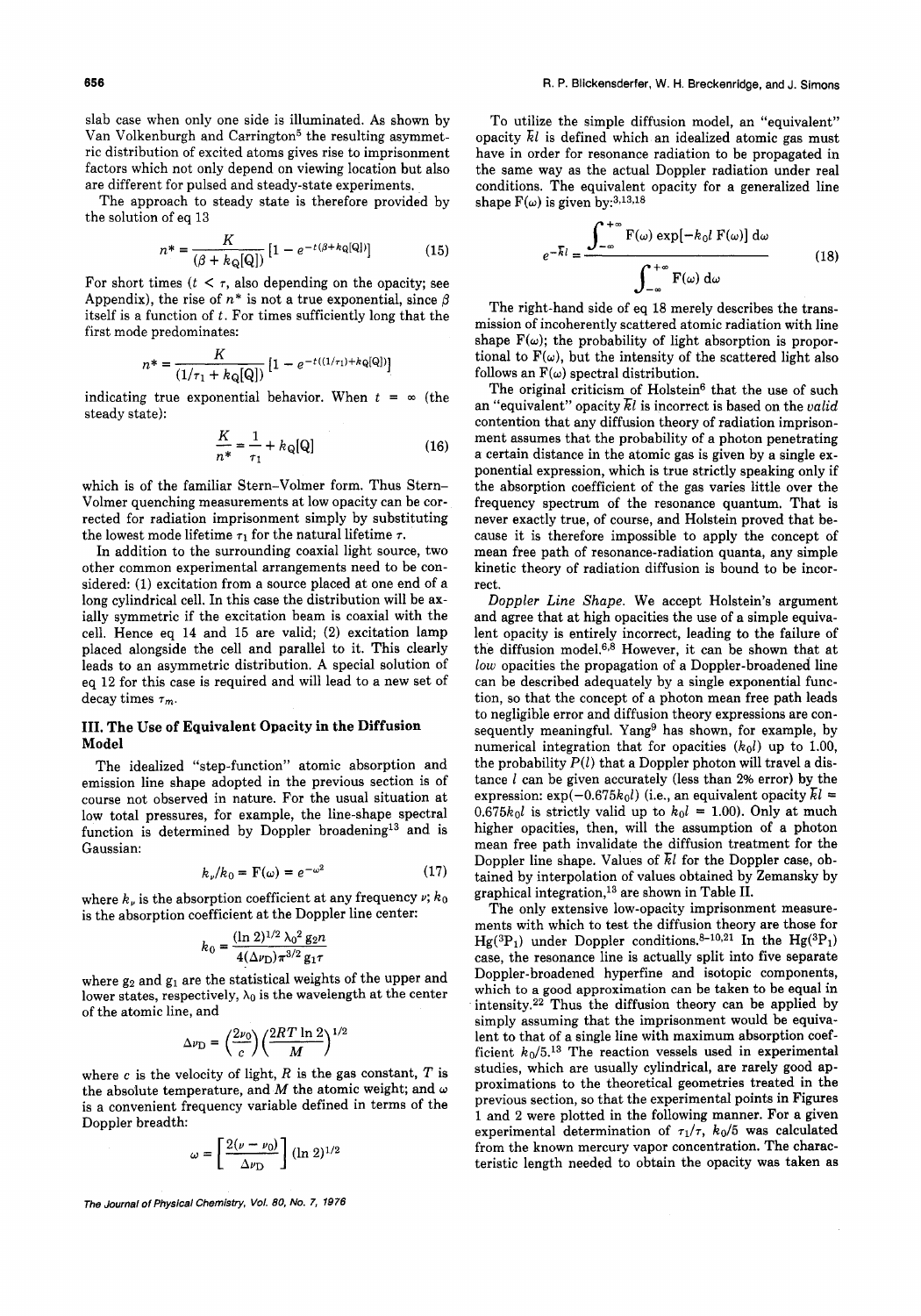TABLE **11:** Equivalent Opacity *El* as a Function of Opacity  $k<sub>0</sub>$ *l* for a Doppler-Broadened Atomic Line

| $k_0 l$ | Īτl   | $\overline{k}$ l/ $k_0$ l |
|---------|-------|---------------------------|
| 0.00    | 0.00  | 0.675                     |
| 1.00    | 0.665 | 0.665                     |
| 1.50    | 0.965 | 0.643                     |
| 2.00    | 1.241 | 0.621                     |
| 2.50    | 1.49  | 0.597                     |
| 3.00    | 1.72  | 0.572                     |
| 3.50    | 1.92  | 0.549                     |
| 4.00    | 2.10  | 0.526                     |

follows.23 (i) The thickness *1* of the hypothetical infinite slab or the radius *R* of the hypothetical infinite cylinder was set equal to the radius of the experimental vessel. (ii) The diameter of the hypothetical sphere was set equal to the average of the diameter and the length of the experimental vessel. The equivalent opacity *El* was then obtained from Table 11. It is obvious that no matter which geometric approximation is used, the diffusion model predicts both the onset of imprisonment and the form of the  $\tau_1/\tau$  curve at effective opacities  $(k_0 l)$  less than 1.0  $(\bar{kl} < 0.7)$  for Dopplerbroadening conditions. Approximating the experimental vessels as spheres seems to give the best fit of all the available data, but more experimental measurements in the **1.0**   $\leq \overline{k}$ l  $\leq$  2.0 region are required to test the theory adequately.

Further proof that the diffusion theory is valid in the low-opacity region can be obtained by comparing the exact calculations of Van Volkenburgh and Carrington<sup>24</sup> for the one-dimensional infinite slab Doppler-broadening case with the imprisonment lifetime predictions of the diffusion theory (as shown in the first column in Table I).

Since tabulated values of  $\tau_1/\tau$  were not given in ref 24, estimates were read from the plots, yielding satisfactory agreement with the predictions of the diffusion theory (Tables I and II) for opacities  $k_0 l$  up to 3.0.

*Lorentz Line Shape.* It is useful to extend the concept of equivalent opacity to other commonly encountered absorption line shapes. At very high total pressures, the absorption profile is dictated almost entirely by the perturbing collisions of the absorbing or emitting atoms with each other or with a "bath" gas (i.e., Holtsmark or Lorentz broadening). In these cases the line-shape function can be expressed as

$$
F(\omega) = \frac{k_{\text{max}}}{k_0} \left(\frac{1}{1+y^2}\right) \tag{19}
$$

where **kmax** is the maximum absorption coefficient (at the center of the Lorentz line),  $y = \omega/a$ ,  $a = (\Delta v_L / \Delta v_D)$  (ln 2)<sup>1/2</sup>, and  $\Delta \nu$ <sub>L</sub> is the Lorentz breadth (which is given in simplest form as  $Z_L/\pi$ , where  $Z_L$  is the effective number of broadening collisions per second per absorbing atom).13 Note that  $k_{\text{max}} = k_0 / \pi^{1/2} a$ .<sup>13</sup> In the Lorentzian case, the right side of eq *18* can be integrated exactly to yield:

$$
\exp\biggl[-\Bigl(\frac{k_{\max}l}{2}\Bigr)\,\biggr]\mathrm{I}_0\Bigl(\frac{k_{\max}l}{2}\Bigr)
$$

where  $I_0(k_{\text{max}}l/2)$  is the modified Bessel function of order zero. Values of  $\bar{k}l$  for various values of  $k_{\text{max}}l$  are given in Table 111.

Although  $\bar{k}l$  is not a strictly linear function of  $k_{\text{max}}l$  even at low  $k_{\text{max}}l$ , use of  $\bar{k}l$  at values of  $k_{\text{max}}l \leq 2$  should not lead to significant error.

Also, for a given atomic vapor concentration,  $k_{\text{max}}/k_0$  will

**TABLE III: Equivalent Opacity**  $\overline{k}$ *l* **as a Function of**  $k_{\text{max}}$ *l* for a Lorentz-Broadened Atomic Line

| $k_{\text{max}}l$ | Īεl   | $\overline{k}$ l/k <sub>max</sub> l |
|-------------------|-------|-------------------------------------|
| 0.0               | 0.000 | 0.500                               |
| 0.2               | 0.098 | 0.488                               |
| 0.4               | 0.190 | 0.475                               |
| 0.6               | 0.278 | 0.463                               |
| 0.8               | 0.360 | 0.450                               |
| 1.0               | 0.439 | 0.439                               |
| $1.2\,$           | 0.512 | 0.427                               |
| 1.4               | 0.581 | 0.415                               |
| 1.6               | 0.651 | 0.407                               |
| 1,8               | 0.707 | 0.393                               |
| 2,0               | 0.764 | 0.382                               |
|                   |       |                                     |

be less than  $\sim$ 0.05 for the line to be accurately described as a Lorentz-broadened line, with no contribution from Doppler broadening13 (i.e., because of the severe broadening of the line, the maximum absorption coefficient  $k_{\text{max}}$  will be much less than the maximum absorption coefficient under Doppler-only conditions, *ko).* Radiation imprisonment is therefore much less severe under Lorentz broadening conditions.

*Voigt Line Shape.* Unfortunately, it is often convenient to conduct experiments with a buffer gas present at pressures greater than *1* Torr but less than several atmospheres, in which case the line shape is influenced by Doppler, Lorentz, and sometimes natural (Heisenberg) broadening.<sup>13,25</sup> The line shape functional dependence,  $F(\omega)$ (often called the Voigt profile), will therefore vary with the total pressure of buffer gas:

$$
F(\omega) = \frac{a'}{\pi} \int_{-\infty}^{+\infty} \frac{e^{-z^2} dz}{(a')^2 + (\omega - z)^2}
$$
 (20)

where  $z = (2\zeta/\Delta\nu_D)$  (ln 2)<sup>1/2</sup>, and  $\zeta$  is the frequency variable for integration in this equation (i.e.,  $\omega - z = \frac{2(\ln 2)^{1/2}}{2}$  $(\Delta \nu_{\rm D})(\nu - \nu_0 - \zeta)$ ;  $a' = [(\Delta \nu_{\rm L} + \Delta \nu_{\rm N})/\Delta \nu_{\rm D}] (\ln 2)^{1/2}$ , where  $\Delta \nu_N$  is the natural linewidth and can be expressed as  $1/2\pi\tau$ . Equation **20** can be understood as the summation of all the Doppler-broadened infinitesimal components of a pure (Lorentz + natural)-broadened line.

Values of  $F(\omega)$  for appropriate values of  $\omega$  for  $\alpha' = 0.5$ , **1.0, 1.5,** and **2.0** have been determined by Zemansky by a series expansion and are found in the Appendix of ref 13. Using these values, approximate determinations of the right-hand side of eq 18 have been made for  $a' = 0.5, 1.0$ , **1.5,** and **2.0** by replacing the integrals with summations. The values of the equivalent opacities *El* thereby calculated are given in Table IV. To obtain an indication of the accuracy of the summation approximation, we have also determined equivalent opacities for  $a' = 0$ , which is identical with a purely Doppler line shape, and included these values in Table IV. Summation intervals were chosen to be comparable to those used for  $a' = 0.5-2.0$ . Comparison with the more accurate determinations in Table I1 shows that the summation approximation is a good one with an error of less than **3%.** 

Values of *a'* greater than 2.0 will rarely be encountered in laboratory work. Even for the  ${}^{3}P_{1}$  state of the heavy atom mercury,  $a' = 2.0$  corresponds roughly to the line shape in **300** Torr of Ar at room temperature. For lighter atoms, *a'* = **2.0** would describe experimental situations nearer *1* atm of buffer gas.

*Complications Due to Hyperfine and Isotope Splitting.*  For atomic transitions where the line shape is affected by isotopic and/or hyperfine splitting, there may be compli-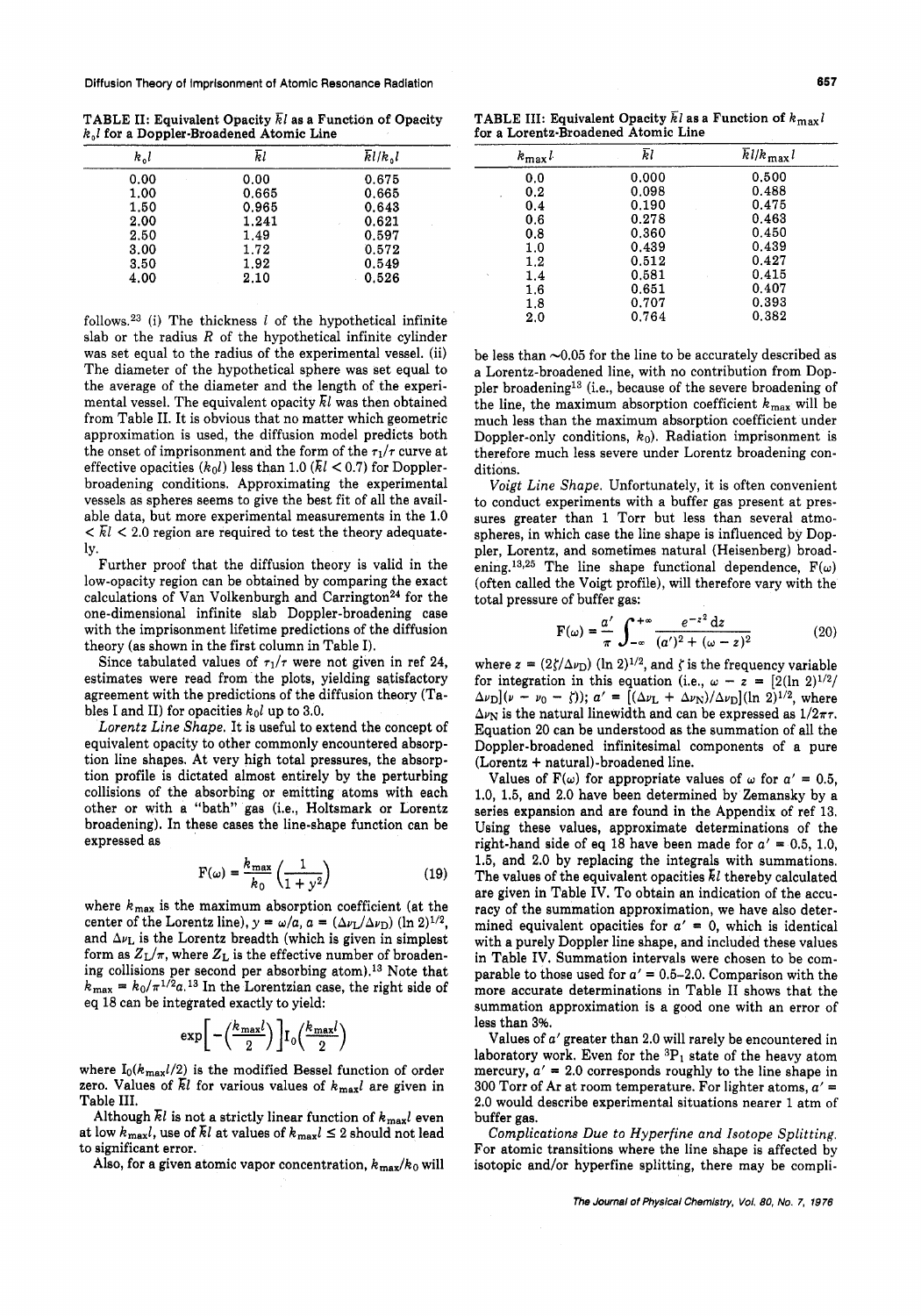|                                    | $k_0 l$     | Īι     | $\overline{k}$ l/k <sub>max</sub> l |
|------------------------------------|-------------|--------|-------------------------------------|
|                                    | $a' = 0.00$ |        |                                     |
| $(k_{\rm max} \, l = k_{\rm o} l)$ | 1.0         | 0.683  | 0.683                               |
|                                    | 2.0         | 1.273  | 0.636                               |
|                                    | 3.0         | 1.764  | 0.588                               |
|                                    | 4,0         | 2.161  | 0.540                               |
|                                    | $a' = 0.50$ |        |                                     |
| $(k_{\text{max}}l = 0.615k_0l)$    | 0.25        | 0.104  | 0.674                               |
|                                    | 0.50        | 0.205  | 0.666                               |
|                                    | 0.75        | 0.304  | 0.658                               |
|                                    | 1,00        | 0.400  | 0.650                               |
|                                    | 2.00        | 0.758  | 0.616                               |
|                                    | 3,00        | 1.07   | 0.580                               |
|                                    | 4.00        | 1.34   | 0.544                               |
|                                    | 5.00        | 1.57   | 0.509                               |
|                                    | $a' = 1.00$ |        |                                     |
| $(k_{\text{max}}l = 0.428k_0l)$    | 0.25        | 0.0664 | 0.621                               |
|                                    | 0.50        | 0.132  | 0.615                               |
|                                    | 0.75        | 0.195  | 0.609                               |
|                                    | 1,00        | 0.258  | 0.603                               |
|                                    | 2.00        | 0.495  | 0.579                               |
|                                    | 3.00        | 0.710  | 0.554                               |
|                                    | 4,00        | 0.905  | 0.529                               |
|                                    | 5.00        | 1.08   | 0.504                               |
|                                    | 6.00        | 1.23   | 0.481                               |
|                                    | $a' = 1.50$ |        |                                     |
| $(k_{\text{max}}l = 0.322k_0l)$    | 0.25        | 0.0508 | 0.632                               |
|                                    | 0,50        | 0.101  | 0.627                               |
|                                    | 0.75<br>ř,  | 0.150  | 0.622                               |
|                                    | 1.00        | 0.199  | 0.617                               |
|                                    | 2.00        | 0.384  | 0.597                               |
|                                    | 3.00        | 0.556  | 0.576                               |
|                                    | 4.00        | 0.714  | 0.555                               |
|                                    | 5.00        | 0.859  | 0.534                               |
|                                    | 6.00        | 0.990  | 0.513                               |
|                                    | 7.00        | 1.11   | 0.493                               |
|                                    | $a' = 2.00$ |        |                                     |
| $(k_{\text{max}}l = 0.256k_0l)$    | 0.50        | 0.0817 | 0.638                               |
|                                    | 1.00        | 0.162  | 0.632                               |
|                                    | 2.00        | 0.316  | 0.618                               |
|                                    | 4.00        | 0.605  | 0.591                               |
|                                    | 6.00        | 0.866  | 0.564                               |
|                                    | 8.00        | 1,10   | 0.537                               |
|                                    | 10.00       | 1,31   | 0.511                               |
|                                    | 12.00       | 1.50   | 0,487                               |

TABLE IV: Equivalent Opacity  $\overline{k}$ l as a Function of Opacity **k,l** for a Voigt-Profile Atomic Line at Different Values of *a'* (See Text)

cated and irregular line shapes, especially under Voigt profile conditions. In such cases,  $F(\omega)$  may have to be determined graphically by summation of each spectral component, and eq 18 must then be integrated graphically. $^{3,13}$ 

#### **IV. Use of the Diffusion Model**

It is instructive to summarize here the procedure for the **use** of the low-opacity diffusion model in a particular experimental situation. From the atom concentration *n,* the maximum absorption coefficient *ko* for Doppler conditions may be calculated using the expression following eq 17. The theoretical geometry (infinite slab, infinite cylinder, or sphere) which best approximates the experimental vessel is adopted, a characteristic length **1** (or *R)* is chosen, and the opacity  $k_0 l$  (or  $k_0 R$ ) calculated.

The equivalent opacity *E1 (KR)* is determined as follows. (i) If the line shape can be represented as pure Doppler broadening of a single component, *E1 (ER)* can be found using Table 11. (ii) For a pure Lorentz-broadened single line,  $k_{\text{max}}$  (=  $k_0/\pi^{1/2}a$ ) is calculated (see following eq 19 for definition of the quantity *(a)),* and *x1 (RR)* is obtained using Table 111. (iii) For a single line with a Voigt profile, *a'*  is calculated (see following eq 20 for definition), and *El* is determined using Table IV (by interpolation between given values of *a'*). (iv) For atomic lines with hyperfine and/or isotopic structure,  $F(\omega)$  must be estimated graphically by direct summation of the line shape of each component (for the applicable broadening conditions). The equivalent opacity  $\bar{k}l$  ( $\bar{k}R$ ) must then be calculated by graphical integration of eq 18.

Finally, when  $\bar{kl}$  ( $\bar{k}R$ ) has been determined for the particular atomic line and experimental conditions of interest,  $\tau_1/\tau$  can be obtained directly from Table I.

*Acknowledgments.* Acknowledgment is made to the donors of the Petroleum Research Fund, administered by the American Chemical Society, for partial support of this research. Acknowledgment of financial assistance is also made to the National Science Foundation (Grant No. MPS-12851).

The authors wish to thank Drs. Frank Stenger and Robert Rubinstein of the Department of Mathematics, University of Utah, for assistance in integrating eq 18 for the Lorentzian case.

#### **Appendix**

tial distribution within the cylindrical geometry The amplitudes  ${A_m}$  of eq 10 are determined by the ini-

$$
n^*(r;t = 0) = \sum_{m=1}^{\infty} A_m J_0(\lambda_m r)
$$
 (I)

which is assumed to be axially symmetric and of the form

$$
f(r) = e^{-k(R+r)} + e^{-k(R-r)}
$$
 (II)

simulating the effect of a surrounding coaxial source.

In our numerical studies, series I was arbitrarily truncated at five terms. By means of standard least-squares and matrix inversion techniques the five coefficients  $(A_1, ..., A_5)$ were adjusted to give the best fit of the functions  $(J_0 (\lambda_1 r))$ ,  $\ldots$ ,  $J_0 (\lambda_5 r)$  to the distribution  $f(r)$  at 10 equally spaced points ranging from the center of the cylinder to the wall. The results for different opacities are summarized in Table V. The agreement between the calculated distribution  $\Sigma_{m=1}^5$  $A_m$  J<sub>0</sub>  $(\lambda_m r)$  and the assumed distribution (eq II) was excellent for the lowest opacity and fair for the highest opacity  $(kR = 2.0)$  employed in the calculations.

**As** indicated in eq 10 the time behavior of the excited atoms after cutoff is given by a series of exponential terms  $e^{-t/\tau_m}$  each with a weighting factor  $A_m$   $J_0$  ( $\lambda_m r$ ). It is interesting to inquire under what conditions the decay may be adequately described by a single decay mode. Table VI gives the first five terms of the expansion for selected opacities  $k = 0.2$ , 1.0, and 2.0 and for times ranging from 0.1 to 10.0 (in units of the natural decay time  $\tau$ ). The terms are evaluated at the center  $(r = 0)$  of the reaction vessel where  $J_0(\lambda_m r) = 1.0$  for each *m*. We adopt an arbitrary definition **of** single mode behavior when the first term is at least a factor of 10 greater in magnitude than the largest of the remaining terms (i.e.,  $|A_1e^{-t/\tau_1}| \geq 10|A_m e^{-t/\tau_m}|$ ). Thus we see that for  $t = 0.1\tau$ , this criterion is not satisfied for any opacity in the range **0-2.0,** and one or more of the higher terms will contribute significantly to the radiation decay. When  $t = \tau$  single-mode behavior will be observed when the opacity  $kR < 1.0$ . When  $t = 10\tau$ , single mode behavior is found throughout the range  $k = 0$ -2.0. For any given